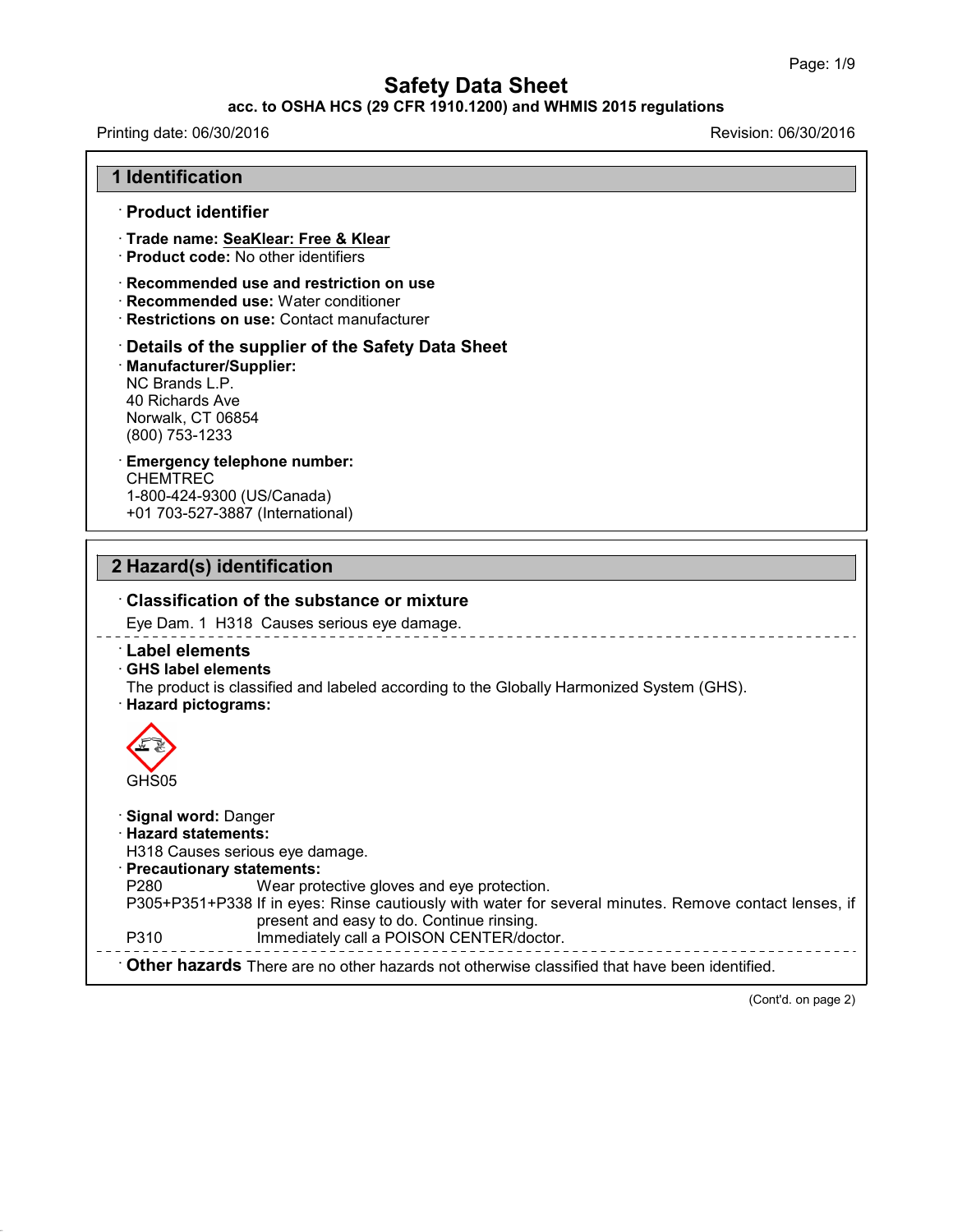## **acc. to OSHA HCS (29 CFR 1910.1200) and WHMIS 2015 regulations**

Printing date: 06/30/2016 Revision: 06/30/2016

#### **Trade name: SeaKlear: Free & Klear**

(Cont'd. of page 1)

## **3 Composition/information on ingredients** · **Chemical characterization: Mixtures** · **Components:** 7585-20-8 Zirconium acetate **Exercise Exercise 20.6 2111-2004** Eye Dam. 1, H318 10-20% · **Additional information:** For the listed ingredient(s), the identity and/or exact percentage(s) are being withheld as a trade secret. For the wording of the listed Hazard Statements refer to section 16.

## **4 First-aid measures**

· **Description of first aid measures** · **After inhalation:** Unlikely route of exposure. Supply fresh air; consult doctor in case of complaints. · **After skin contact:** Immediately rinse with water. If skin irritation is experienced, consult a doctor. · **After eye contact:** Protect unharmed eye. Remove contact lenses if worn, if possible. Rinse opened eye for several minutes under running water. Then consult a doctor. · **After swallowing:** Rinse out mouth and then drink plenty of water. Do not induce vomiting; immediately call for medical help. · **Most important symptoms and effects, both acute and delayed:** Slight irritant effect on skin and mucous membranes. Strong irritant with the danger of severe eye injury. Nausea in case of ingestion. Gastric or intestinal disorders when ingested. Vomiting. Diarrhea. · **Indication of any immediate medical attention and special treatment needed:** Medical supervision for at least 48 hours.

## **5 Fire-fighting measures**

### · **Extinguishing media**

### · **Suitable extinguishing agents:**

The product is not flammable.

Use fire fighting measures that suit the environment.

- · **For safety reasons unsuitable extinguishing agents:** None.
- · **Special hazards arising from the substance or mixture** No relevant information available.
- · **Advice for firefighters**
- · **Protective equipment:**

43.0

Wear self-contained respiratory protective device.

(Cont'd. on page 3)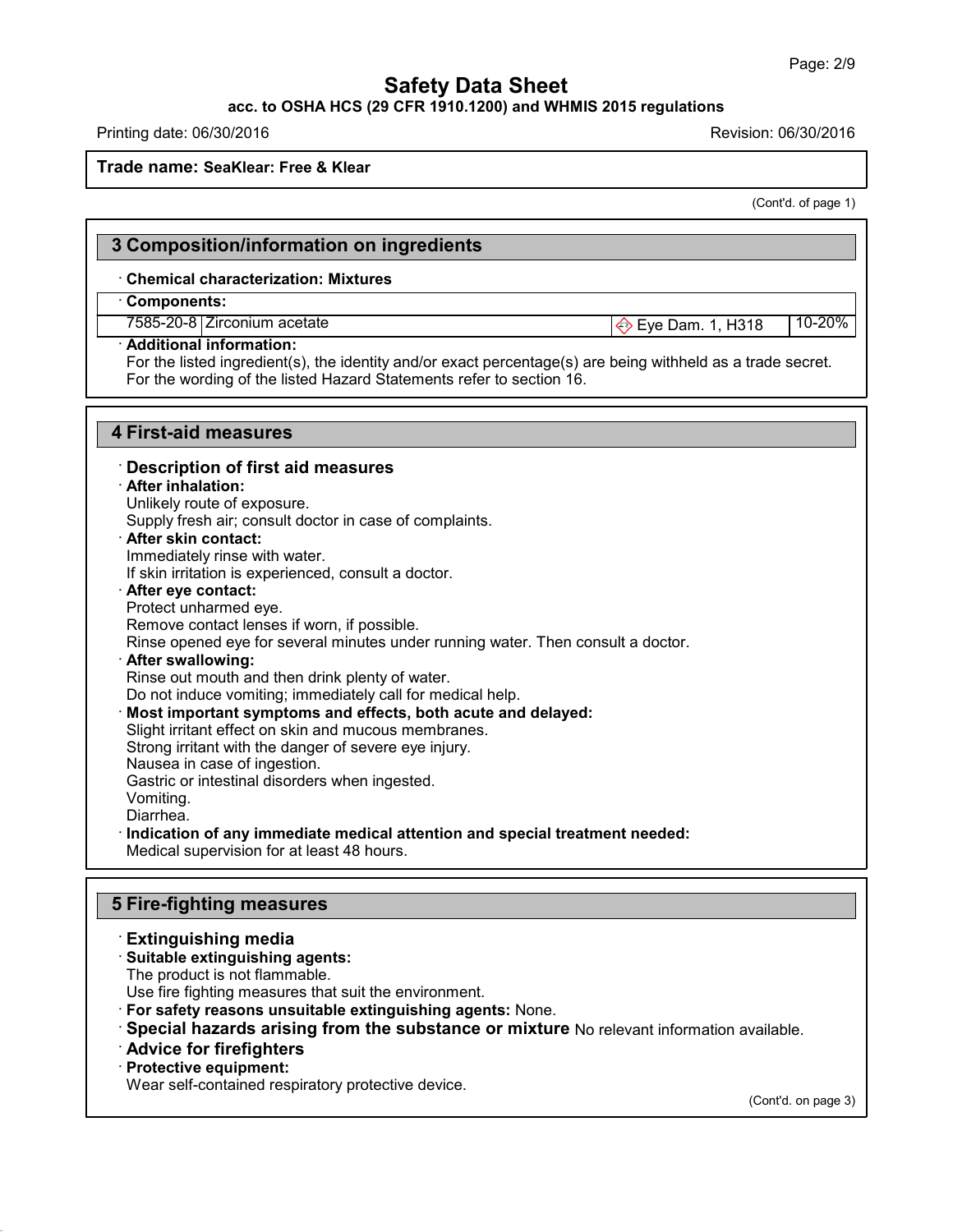**acc. to OSHA HCS (29 CFR 1910.1200) and WHMIS 2015 regulations**

Printing date: 06/30/2016 Revision: 06/30/2016

### **Trade name: SeaKlear: Free & Klear**

(Cont'd. of page 2)

Wear fully protective suit.

## **6 Accidental release measures**

· **Personal precautions, protective equipment and emergency procedures:** Ensure adequate ventilation.

Use personal protective equipment as required.

· **Environmental precautions:**

Do not allow undiluted product or large quantities of it to reach ground water, water course or sewage system.

### · **Methods and material for containment and cleaning up:**

Absorb with liquid-binding material (sand, diatomite, acid binders, universal binders, sawdust). Send for recovery or disposal in suitable receptacles.

### · **Reference to other sections:**

See Section 7 for information on safe handling.

See Section 8 for information on personal protection equipment.

See Section 13 for disposal information.

## **7 Handling and storage**

### · **Handling**

· **Precautions for safe handling:**

Use only in well ventilated areas.

Prevent formation of aerosols.

Avoid splashes or spray in enclosed areas.

· **Information about protection against explosions and fires:** No special measures required.

## · **Conditions for safe storage, including any incompatibilities**

· **Storage**

43.0

· **Requirements to be met by storerooms and receptacles:** No special requirements.

· **Information about storage in one common storage facility:**

Store away from foodstuffs.

Do not store together with oxidizing and acidic materials.

· **Further information about storage conditions:** Keep containers tightly sealed.

· **Specific end use(s):** No relevant information available.

## **8 Exposure controls/personal protection**

### · **Control parameters**

· **Components with limit values that require monitoring at the workplace:**

The product does not contain any relevant quantities of materials with critical values that have to be monitored at the workplace.

(Cont'd. on page 4)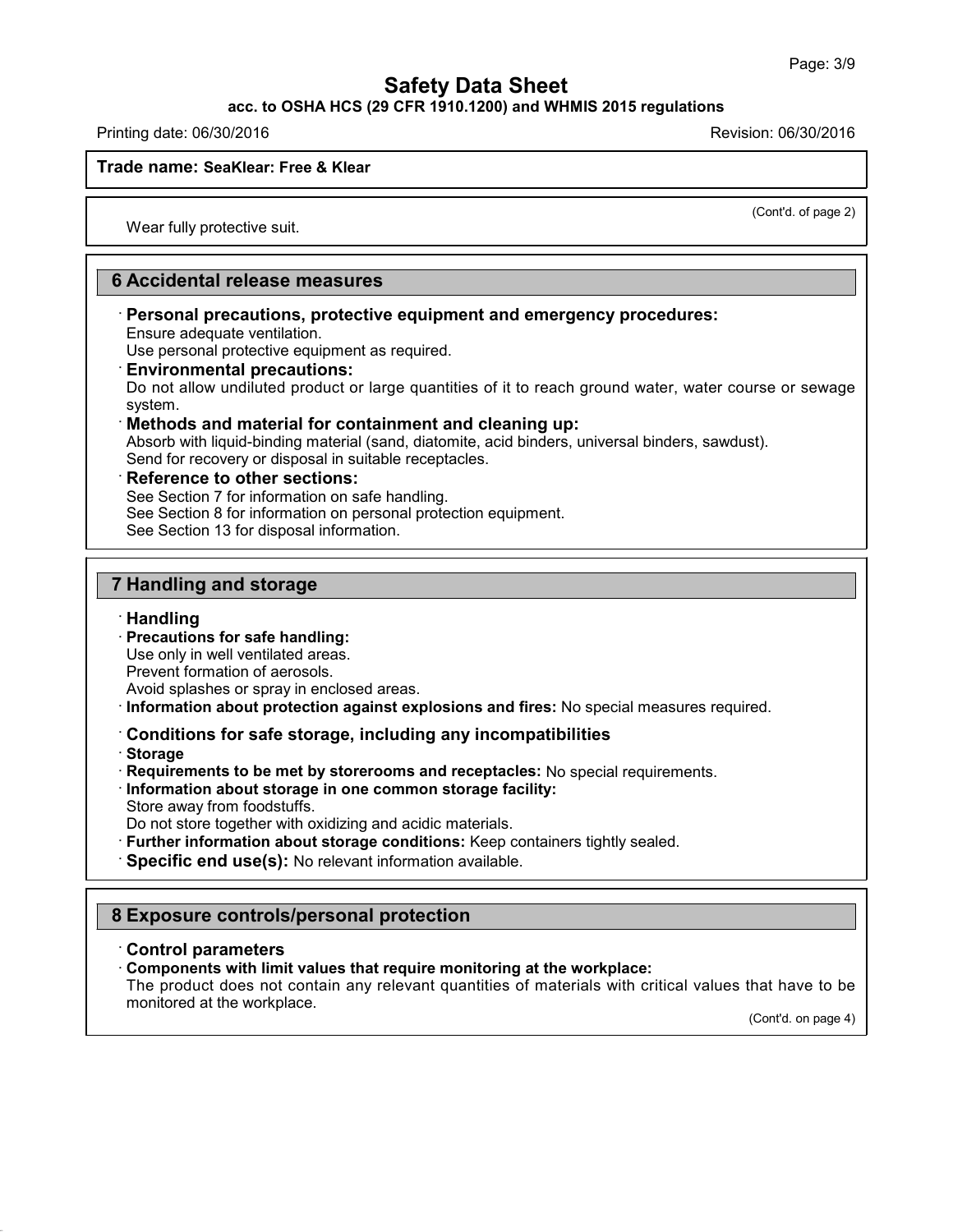### **acc. to OSHA HCS (29 CFR 1910.1200) and WHMIS 2015 regulations**

Printing date: 06/30/2016 **Revision: 06/30/2016** Revision: 06/30/2016

43.0

**Trade name: SeaKlear: Free & Klear**

(Cont'd. of page 3)

| <b>Exposure controls</b>                                                                                                             |                                                                               |  |
|--------------------------------------------------------------------------------------------------------------------------------------|-------------------------------------------------------------------------------|--|
| Personal protective equipment:                                                                                                       |                                                                               |  |
| <b>General protective and hygienic measures:</b>                                                                                     | The usual precautionary measures for handling chemicals should be followed.   |  |
| Keep away from foodstuffs, beverages and feed.                                                                                       |                                                                               |  |
| Wash hands before breaks and at the end of work.                                                                                     |                                                                               |  |
| Avoid contact with the eyes and skin.                                                                                                |                                                                               |  |
| <b>Engineering controls:</b> No relevant information available.<br>Breathing equipment: Not required under normal conditions of use. |                                                                               |  |
| · Protection of hands:                                                                                                               |                                                                               |  |
| Not required under normal conditions of use.                                                                                         |                                                                               |  |
| Protection may be required for spills.                                                                                               |                                                                               |  |
| · Eye protection:                                                                                                                    |                                                                               |  |
| Safety glasses                                                                                                                       |                                                                               |  |
|                                                                                                                                      | Follow relevant national guidelines concerning the use of protective eyewear. |  |
| <b>Body protection:</b><br>Not required under normal conditions of use.                                                              |                                                                               |  |
| Protection may be required for spills.                                                                                               |                                                                               |  |
|                                                                                                                                      |                                                                               |  |
| Limitation and supervision of exposure into the environment                                                                          |                                                                               |  |
| Avoid release to the environment.                                                                                                    |                                                                               |  |
| <b>Risk management measures</b> See Section 7 for additional information.                                                            |                                                                               |  |
|                                                                                                                                      |                                                                               |  |
| 9 Physical and chemical properties                                                                                                   |                                                                               |  |
| Information on basic physical and chemical properties                                                                                |                                                                               |  |
| · Appearance:                                                                                                                        |                                                                               |  |
| Form:                                                                                                                                | Liquid                                                                        |  |
| Color:<br>· Odor:                                                                                                                    | Colorless<br>Odorless                                                         |  |
| Odor threshold:                                                                                                                      | Not determined.                                                               |  |
| $\cdot$ pH-value at 20 °C (68 °F):                                                                                                   | $3.5 - 5.5$                                                                   |  |
| · Melting point/Melting range:                                                                                                       | Not determined.                                                               |  |
| <b>Boiling point/Boiling range:</b>                                                                                                  | 100 °C (212 °F)                                                               |  |
| · Flash point:                                                                                                                       | Not applicable.                                                               |  |
| · Flammability (solid, gaseous):                                                                                                     | Not applicable.                                                               |  |
| · Auto-ignition temperature:                                                                                                         | Not determined.                                                               |  |
| · Decomposition temperature:                                                                                                         | Not determined.                                                               |  |
| Danger of explosion:                                                                                                                 | Product does not present an explosion hazard.                                 |  |
| <b>Explosion limits</b><br>Lower:                                                                                                    | Not determined.                                                               |  |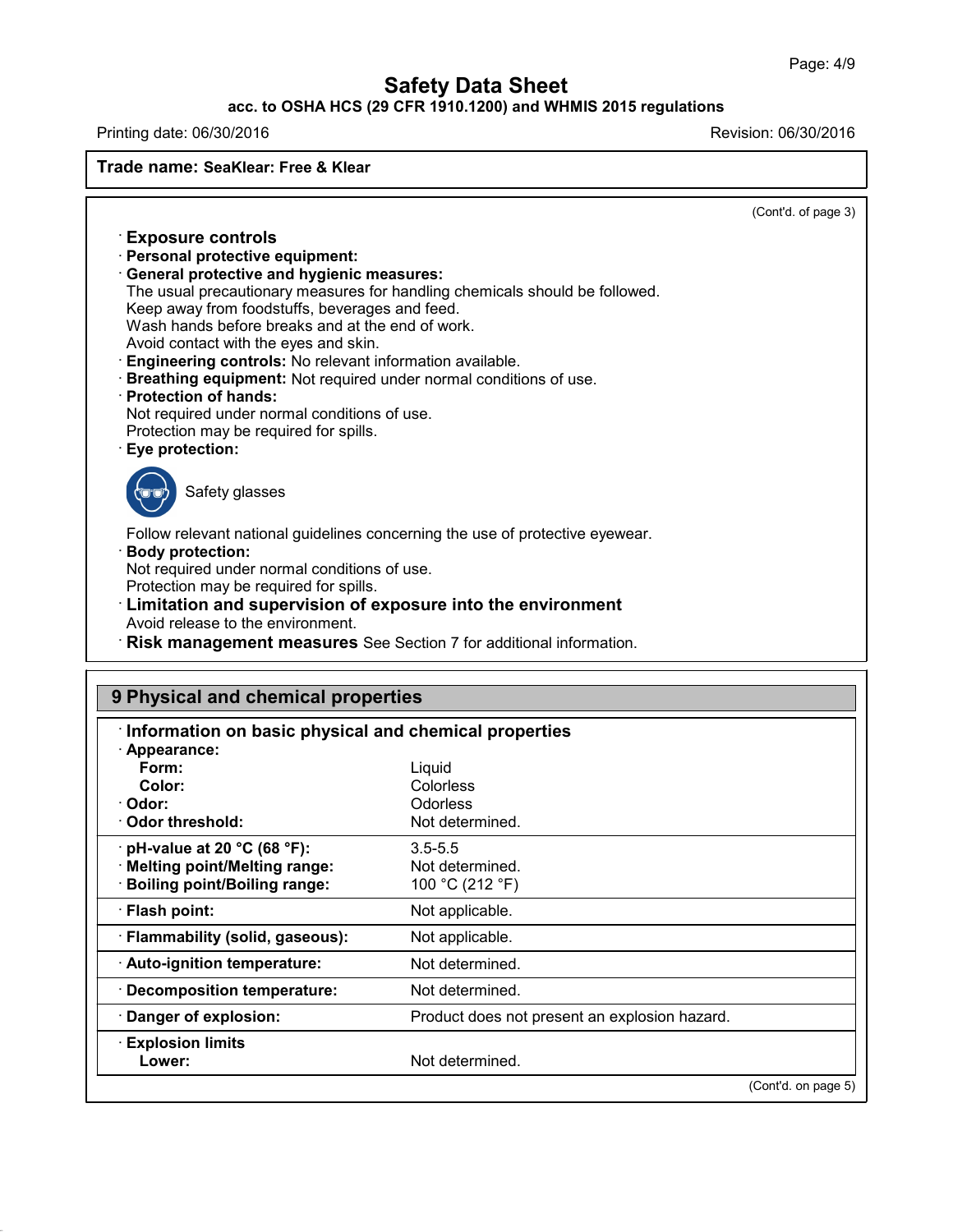## **acc. to OSHA HCS (29 CFR 1910.1200) and WHMIS 2015 regulations**

Printing date: 06/30/2016 Revision: 06/30/2016

**Trade name: SeaKlear: Free & Klear**

|                                                            |                                    | (Cont'd. of page 4) |
|------------------------------------------------------------|------------------------------------|---------------------|
| Upper:                                                     | Not determined.                    |                     |
| · Oxidizing properties:                                    | Not determined.                    |                     |
| · Vapor pressure:                                          | Not determined.                    |                     |
| · Density:                                                 |                                    |                     |
| <b>Relative density:</b>                                   | Not determined.                    |                     |
| Vapor density:                                             | Not determined.                    |                     |
| <b>Evaporation rate:</b>                                   | Not determined.                    |                     |
| · Solubility in / Miscibility with                         |                                    |                     |
| Water:                                                     | Fully miscible.                    |                     |
| · Partition coefficient (n-octanol/water): Not determined. |                                    |                     |
| · Viscosity                                                |                                    |                     |
| Dynamic:                                                   | Not determined.                    |                     |
| Kinematic:                                                 | Not determined.                    |                     |
| Other information                                          | No relevant information available. |                     |

## **10 Stability and reactivity**

· **Reactivity:** No relevant information available.

- · **Chemical stability:** Stable under normal temperatures and pressures.
- · **Thermal decomposition / conditions to be avoided:**
- No decomposition if used and stored according to specifications.

## · **Possibility of hazardous reactions:**

Reacts with strong oxidizing agents. Reacts with strong acids and alkali.

· **Conditions to avoid:** No relevant information available.

· **Incompatible materials:** Oxidizers, strong bases, strong acids

## · **Hazardous decomposition products:**

Under fire conditions only: Carbon monoxide and carbon dioxide Nitrogen oxides (NOx) Toxic metal oxide smoke

## **11 Toxicological information**

### · **Information on toxicological effects**

· **Acute toxicity:**

43.0

- · **LD/LC50 values that are relevant for classification:** None.
- · **Primary irritant effect:**
- · **On the skin:** Slight irritant effect on skin and mucous membranes.
- · **On the eye:** Strong irritant with the danger of severe eye injury.
- · **Sensitization:** Based on available data, the classification criteria are not met.

(Cont'd. on page 6)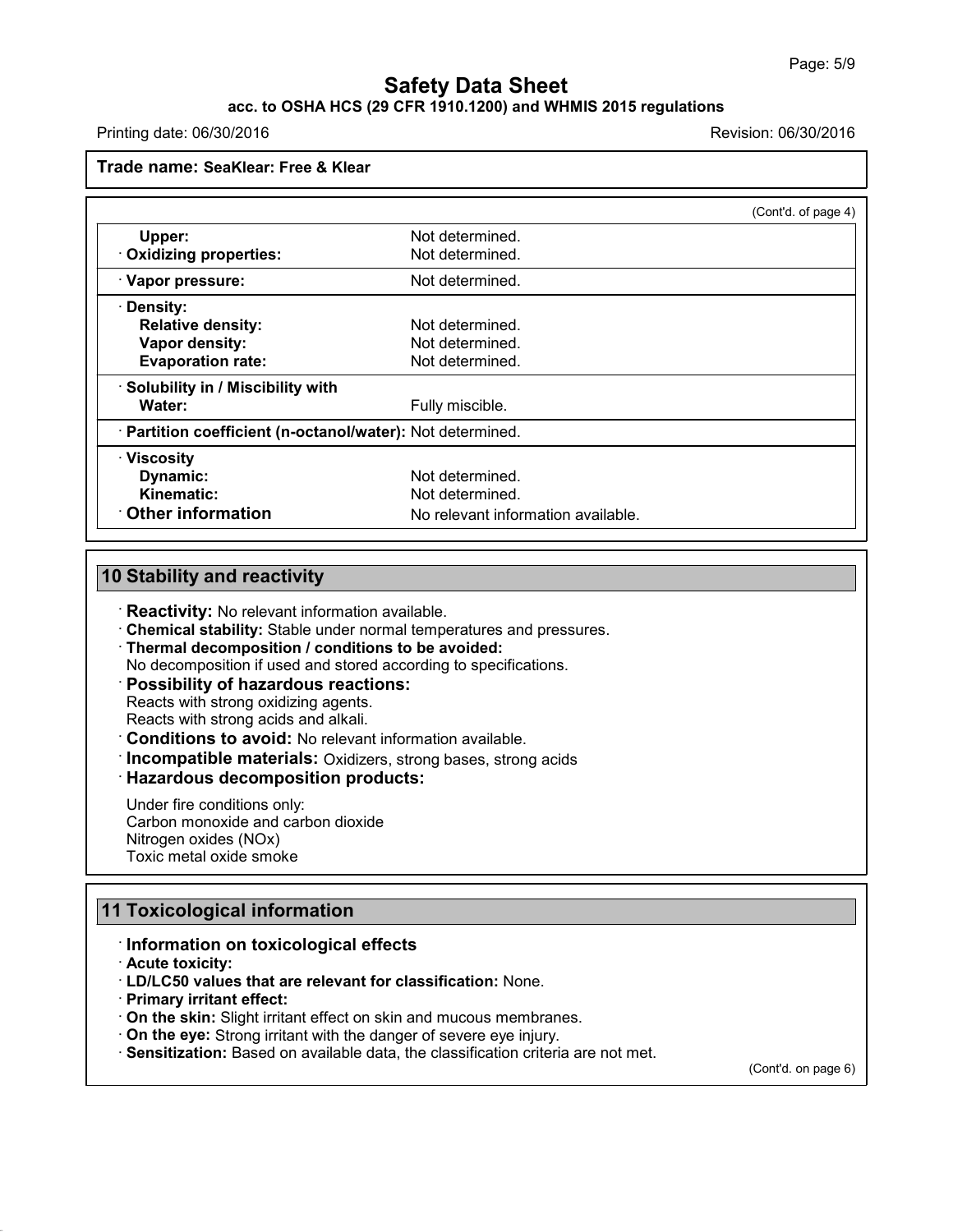### **acc. to OSHA HCS (29 CFR 1910.1200) and WHMIS 2015 regulations**

Printing date: 06/30/2016 **Revision: 06/30/2016** 

**Trade name: SeaKlear: Free & Klear**

|                                                                                             | (Cont'd. of page 5) |
|---------------------------------------------------------------------------------------------|---------------------|
| · IARC (International Agency for Research on Cancer):                                       |                     |
| None of the ingredients are listed.                                                         |                     |
| · NTP (National Toxicology Program):                                                        |                     |
| None of the ingredients are listed.                                                         |                     |
| <b>OSHA-Ca (Occupational Safety &amp; Health Administration):</b>                           |                     |
| None of the ingredients are listed.                                                         |                     |
| Probable route(s) of exposure:<br>Ingestion.                                                |                     |
| Eye contact.                                                                                |                     |
| Skin contact.                                                                               |                     |
| Acute effects (acute toxicity, irritation and corrosivity):<br>Causes serious eye damage.   |                     |
| Causes mild skin irritation.                                                                |                     |
| Repeated dose toxicity: No relevant information available.                                  |                     |
| CMR effects (carcinogenity, mutagenicity and toxicity for reproduction)                     |                     |
| · Germ cell mutagenicity: Based on available data, the classification criteria are not met. |                     |
| Carcinogenicity: Based on available data, the classification criteria are not met.          |                     |
| · Reproductive toxicity: Based on available data, the classification criteria are not met.  |                     |
| STOT-single exposure: Based on available data, the classification criteria are not met.     |                     |
| STOT-repeated exposure: Based on available data, the classification criteria are not met.   |                     |
| Aspiration hazard: Based on available data, the classification criteria are not met.        |                     |
|                                                                                             |                     |
| <b>12 Ecological information</b>                                                            |                     |
|                                                                                             |                     |
| $\cdot$ Toxicity                                                                            |                     |
| Aquatic toxicity No relevant information available.                                         |                     |
| Persistence and degradability No relevant information available.                            |                     |
| Bioaccumulative potential: No relevant information available.                               |                     |
| · Mobility in soil: No relevant information available.                                      |                     |
| Additional ecological information                                                           |                     |

· **General notes:**

43.0

Do not allow undiluted product or large quantities of it to reach ground water, water course or sewage system.

- · **Results of PBT and vPvB assessment**
- · **PBT:** Not applicable.
- · **vPvB:** Not applicable.
- · **Other adverse effects:** No relevant information available.

(Cont'd. on page 7)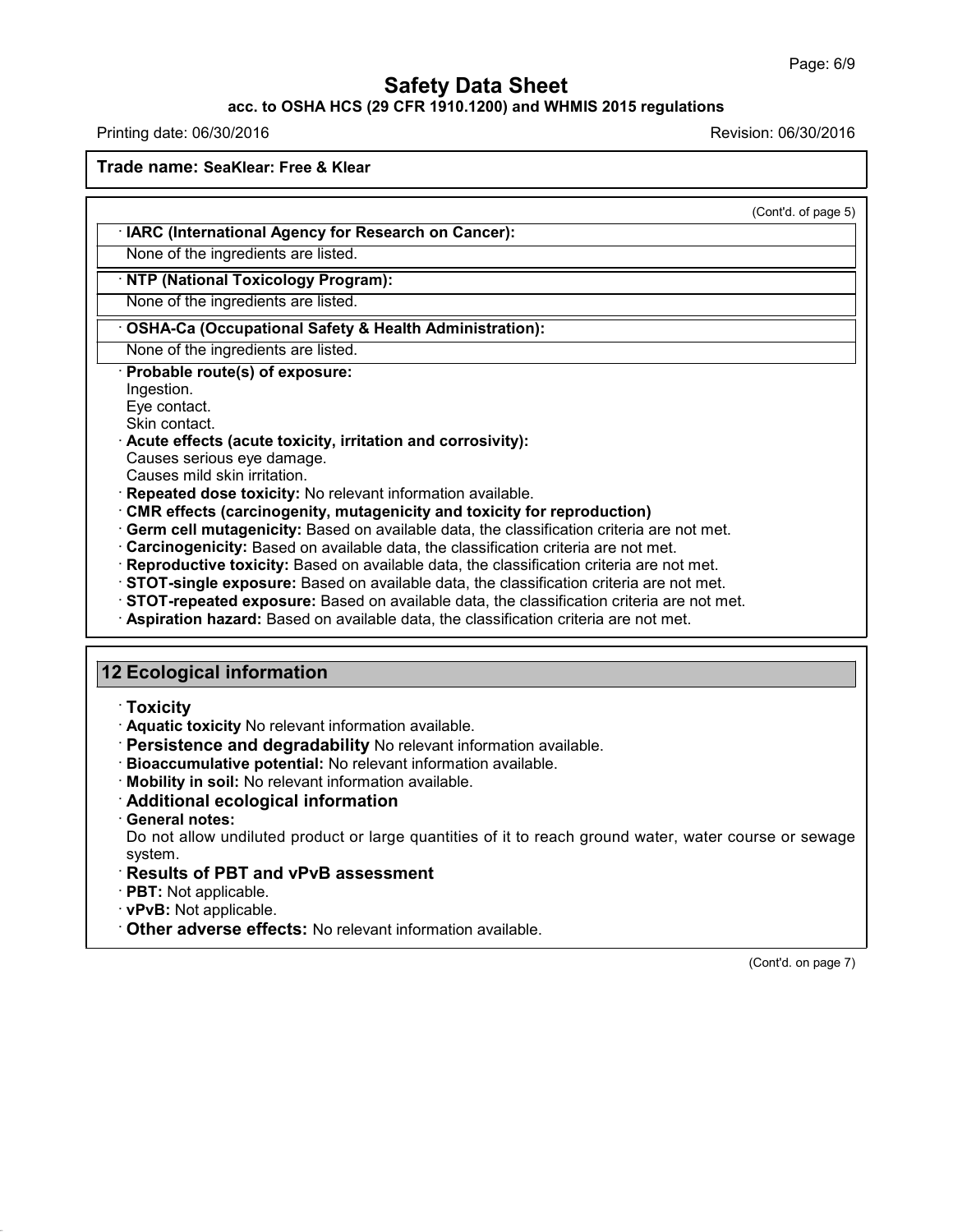### **acc. to OSHA HCS (29 CFR 1910.1200) and WHMIS 2015 regulations**

Printing date: 06/30/2016 Revision: 06/30/2016

### **Trade name: SeaKlear: Free & Klear**

(Cont'd. of page 6)

## **13 Disposal considerations**

#### · **Waste treatment methods**

#### · **Recommendation:**

Small amounts may be diluted with plenty of water and washed away. Dispose of bigger amounts in accordance with Local Authority requirements.

The user of this material has the responsibility to dispose of unused material, residues and containers in compliance with all relevant local, state and federal laws and regulations regarding treatment, storage and disposal for hazardous and nonhazardous wastes.

### · **Uncleaned packagings**

· **Recommendation:** Disposal must be made according to official regulations.

| <b>14 Transport information</b>                                                   |                 |
|-----------------------------------------------------------------------------------|-----------------|
| $\cdot$ UN-Number<br>· DOT, ADR, IMDG, IATA                                       | Not regulated.  |
| <b>UN proper shipping name</b><br>· DOT, ADR, IMDG, IATA                          | Not regulated.  |
| Transport hazard class(es)                                                        |                 |
| $\cdot$ DOT, ADR, IMDG, IATA<br>· Class                                           | Not regulated.  |
| · Packing group<br>· DOT, ADR, IMDG, IATA                                         | Not regulated.  |
| $\cdot$ Environmental hazards<br>· Marine pollutant:                              | No.             |
| · Special precautions for user                                                    | Not applicable. |
| Transport in bulk according to Annex II of<br><b>MARPOL73/78 and the IBC Code</b> | Not applicable. |

# **15 Regulatory information**

43.0

· **Safety, health and environmental regulations/legislation specific for the substance or mixture** · **United States (USA)** · **SARA** · **Section 302 (extremely hazardous substances):** None of the ingredients are listed. · **Section 355 (extremely hazardous substances):** None of the ingredients are listed.

(Cont'd. on page 8)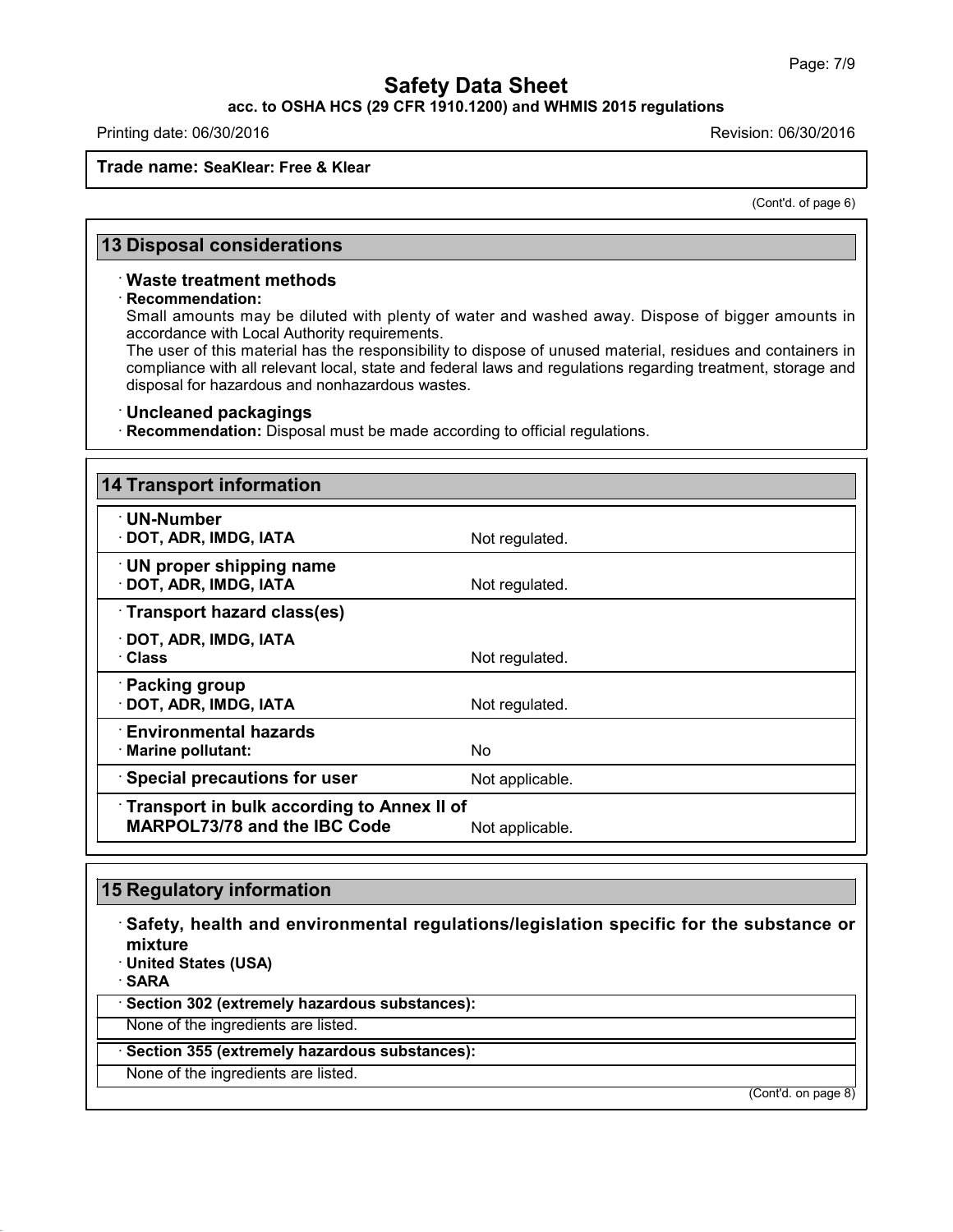$(2)$ 

# **Safety Data Sheet**

## **acc. to OSHA HCS (29 CFR 1910.1200) and WHMIS 2015 regulations**

Printing date: 06/30/2016 Revision: 06/30/2016

**Trade name: SeaKlear: Free & Klear**

|                                                                                    | (Cont'd. of page 7 |
|------------------------------------------------------------------------------------|--------------------|
| · Section 313 (Specific toxic chemical listings):                                  |                    |
| None of the ingredients are listed.                                                |                    |
| TSCA (Toxic Substances Control Act)                                                |                    |
| All ingredients are listed.                                                        |                    |
| <b>Proposition 65 (California)</b>                                                 |                    |
| Chemicals known to cause cancer:                                                   |                    |
| None of the ingredients are listed.                                                |                    |
| Chemicals known to cause reproductive toxicity for females:                        |                    |
| None of the ingredients are listed.                                                |                    |
| Chemicals known to cause reproductive toxicity for males:                          |                    |
| None of the ingredients are listed.                                                |                    |
| Chemicals known to cause developmental toxicity:                                   |                    |
| None of the ingredients are listed.                                                |                    |
| Carcinogenic categories                                                            |                    |
| <b>EPA (Environmental Protection Agency):</b>                                      |                    |
| None of the ingredients are listed.                                                |                    |
| · IARC (International Agency for Research on Cancer):                              |                    |
| None of the ingredients are listed.                                                |                    |
| · NIOSH-Ca (National Institute for Occupational Safety and Health):                |                    |
| None of the ingredients are listed.                                                |                    |
| Canadian Domestic Substances List (DSL):                                           |                    |
| Some ingredients listed.                                                           |                    |
| Chemical safety assessment: A Chemical Safety Assessment has not been carried out. |                    |
|                                                                                    |                    |

This information is based on our present knowledge. However, this shall not constitute a guarantee for any specific product features and shall not establish a legally valid contractual relationship.

· **Date of preparation / last revision** 06/30/2016 / -

#### · **Abbreviations and acronyms:**

ADR: European Agreement concerning the International Carriage of Dangerous Goods by Road IMDG: International Maritime Code for Dangerous Goods DOT: US Department of Transportation IATA: International Air Transport Association CAS: Chemical Abstracts Service (division of the American Chemical Society) LC50: Lethal concentration, 50 percent LD50: Lethal dose, 50 percent PBT: Persistent, Bioaccumulative and Toxic vPvB: very Persistent and very Bioaccumulative NIOSH: National Institute for Occupational Safety

OSHA: Occupational Safety & Health

43.0

LDLo: Lowest Lethal Dose Observed Eye Dam. 1: Serious eye damage/eye irritation – Category 1

(Cont'd. on page 9)